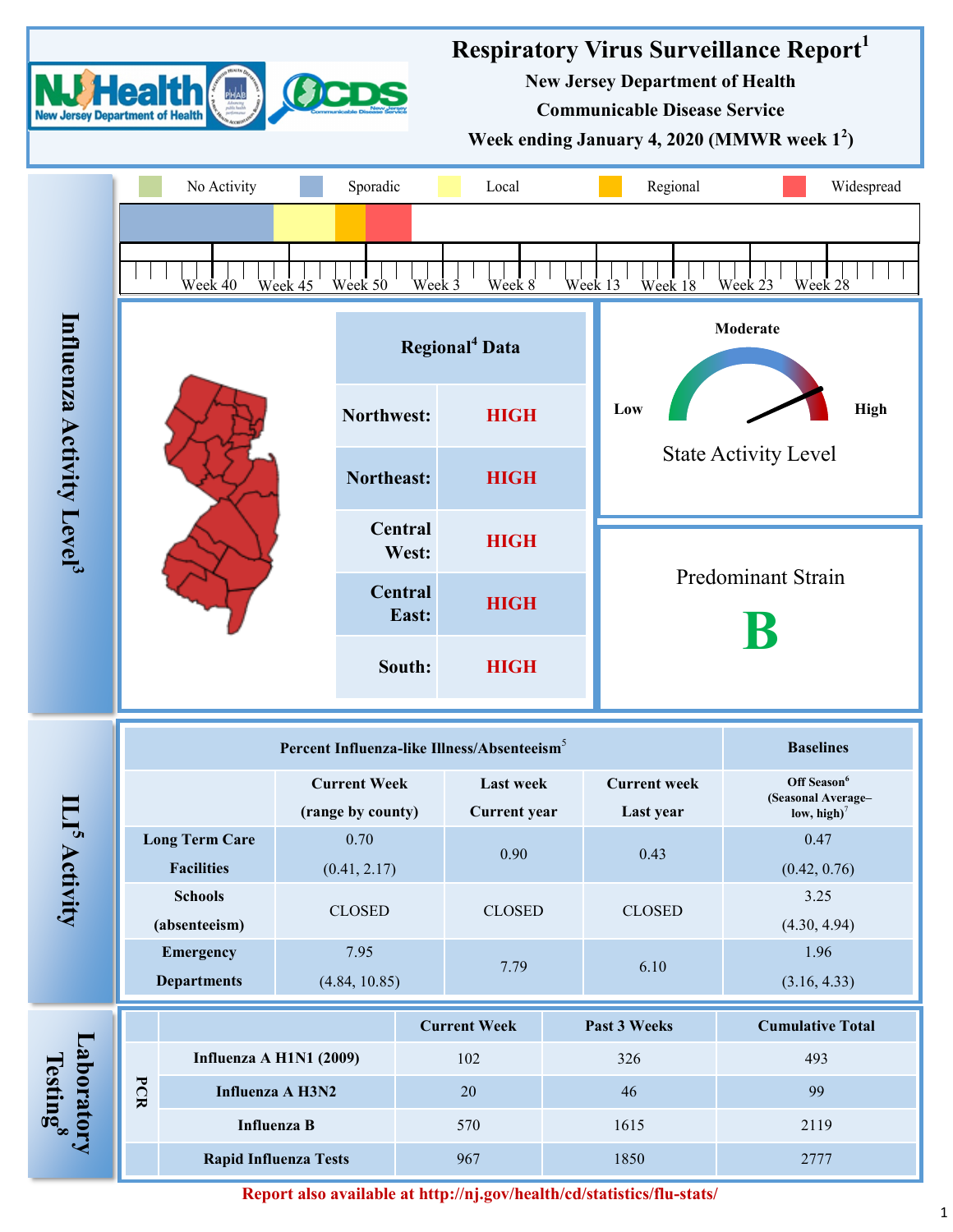# **Virologic Surveillance 8**

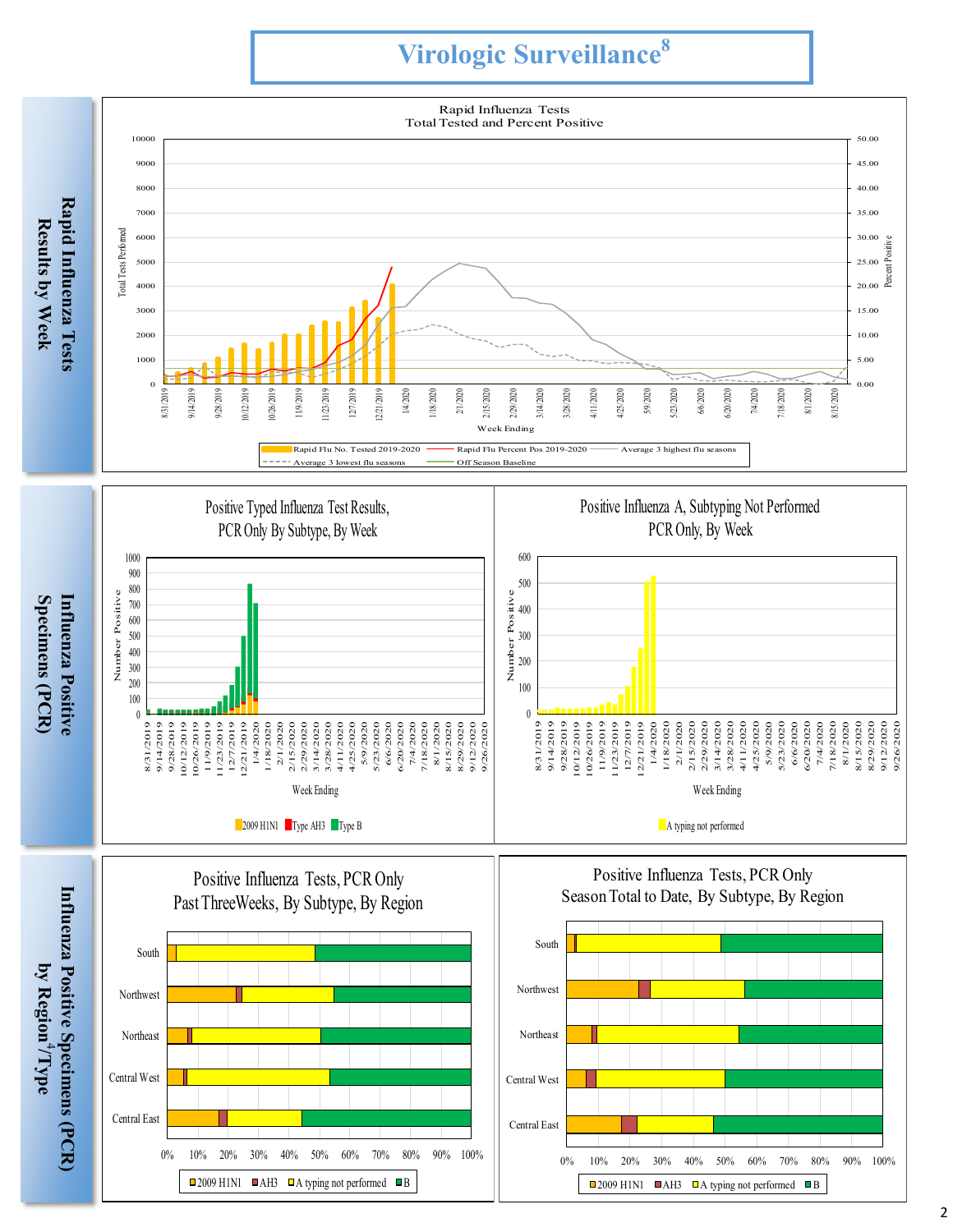## **Influenza -Like Illness (ILI) Surveillance**

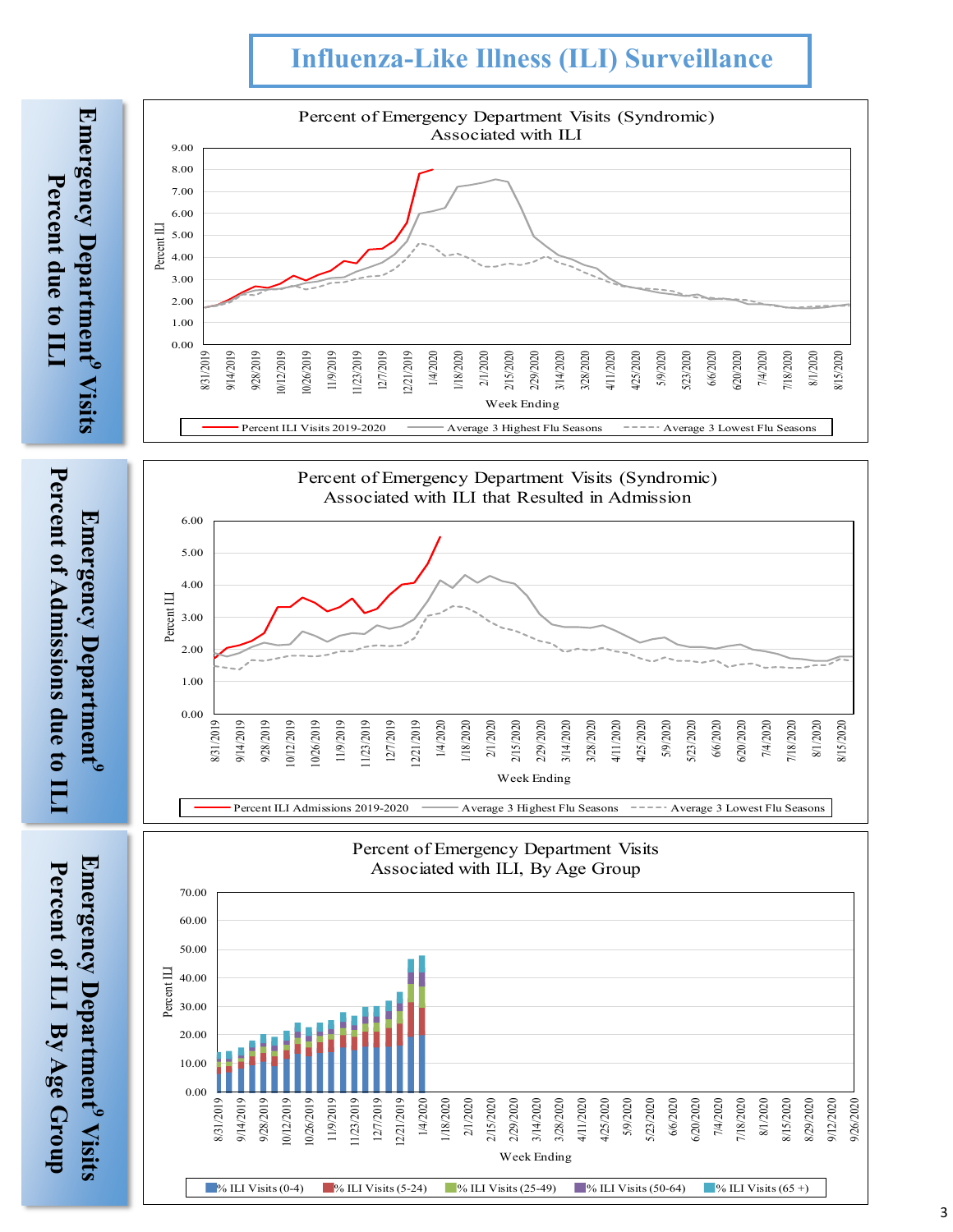## **Influenza -Like Illness (ILI) Surveillance**

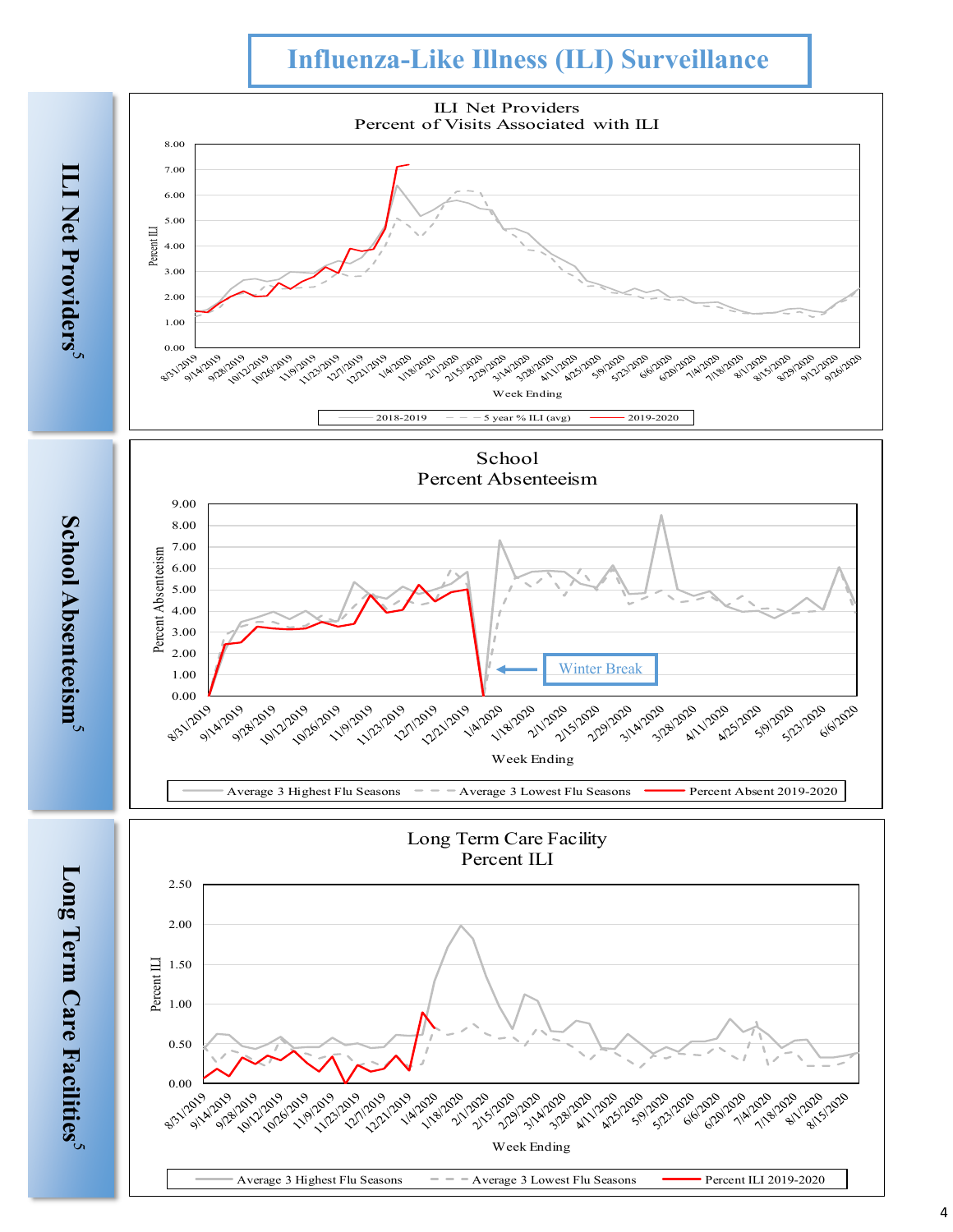## **Influenza-Like Illness (ILI) Surveillance**

| <b>Respiratory Outbreaks in Long Term Care Facilities</b> <sup>10</sup> |                   |
|-------------------------------------------------------------------------|-------------------|
| <b>Cumulative Outbreaks 2019-2020 Season</b>                            | 22                |
| No. outhreaks last 3 weeks                                              | 14                |
| <b>Regions with recent outbreaks</b>                                    | NW, NE, CW, CE, S |

**Influenza Season US (fatal) NJ (severe) NJ (fatal) -2014 108 54 6 -2015 146 33 1 -2016 85 47 1 -2017 109 39 0 -2018 180 61 5 -2019 106 51 6 -2020 27 10 2**

**National Center for Health Statistics—Pneumonia and Influenza Mortality https://gis.cdc.gov/grasp/fluview/mortality.html**



**Pediatric Influenza Mortality**Pediatric Influenza Mortality<sup>.11</sup>

**and Influenza**and Influenza<sup>12</sup>

**Long Term Care Outbreaks**

Long Term Care

Outbreaks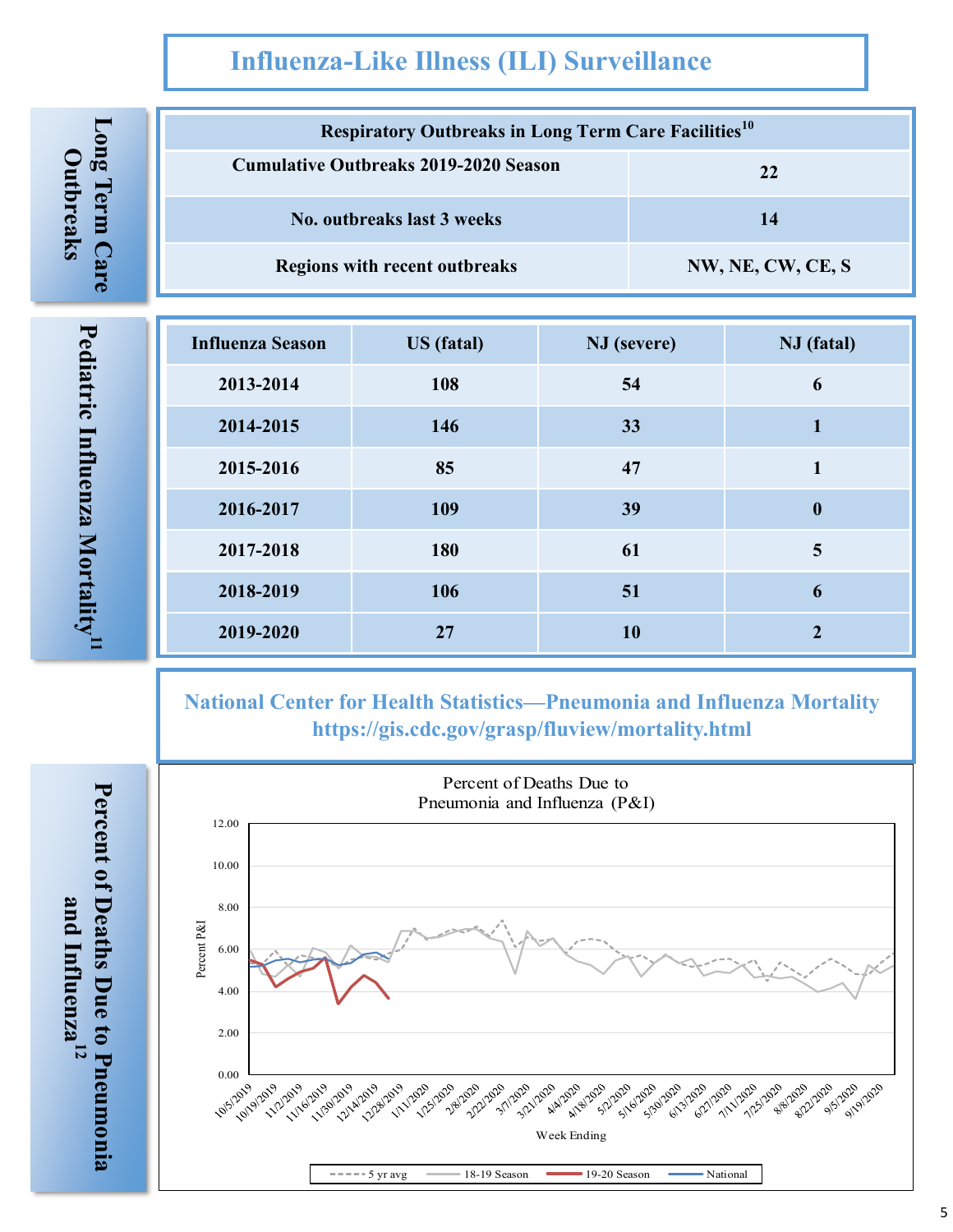# **Viral Respiratory Surveillance Non-Influenza<sup>13</sup>**



For additional information regarding influenza surveillance please visit the following websites. http://nj.gov/health/flu/surveillance/shtml http://www.cdc.gov/flu/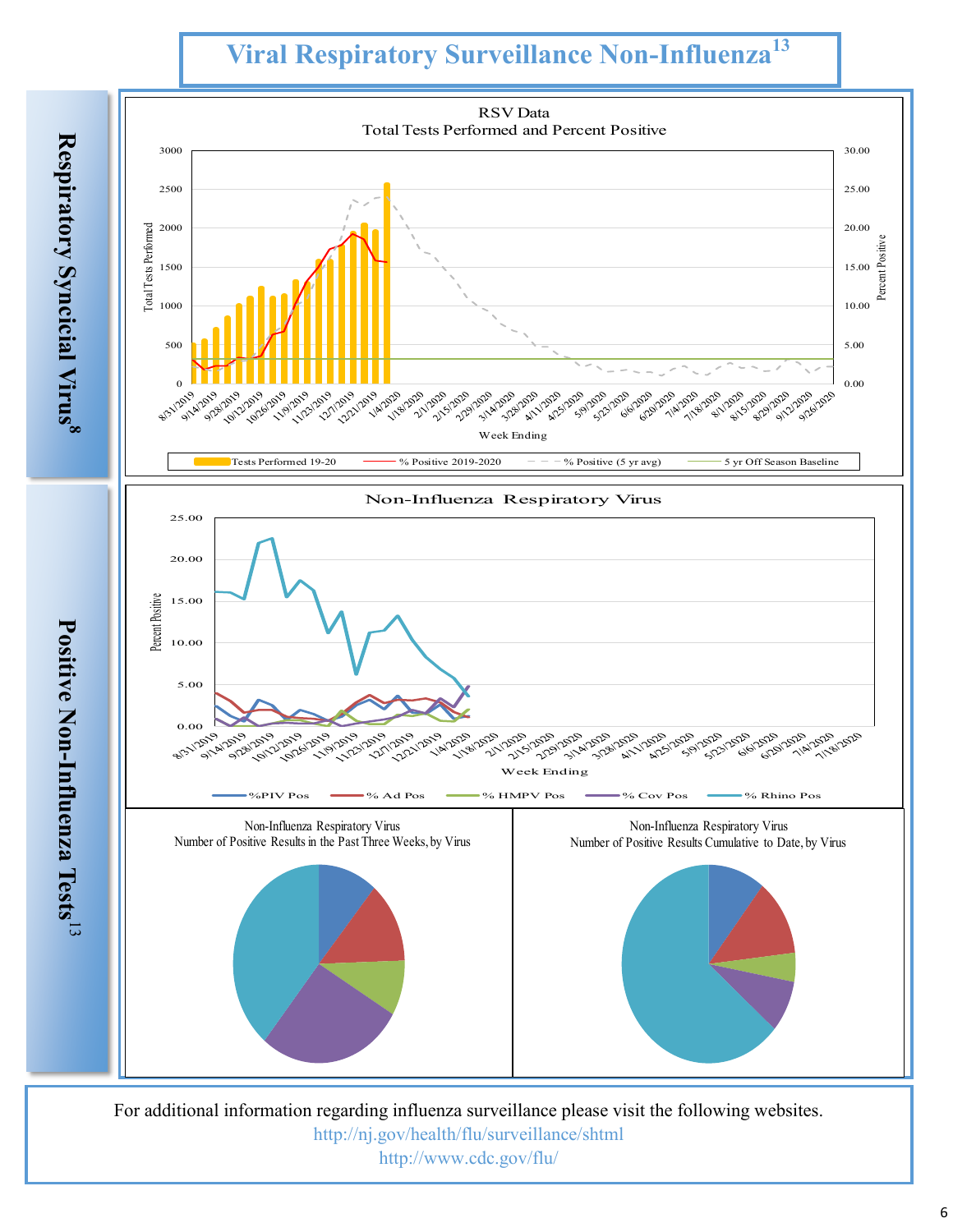#### Footnotes:

- 1. This report contains surveillance information about influenza and other viral respiratory illnesses collected by the New Jersey Department of Health, Communicable Disease Service.
- 2. The Morbidity and Mortality Weekly Report (MMWR) week is the week of the epidemiologic year used by the Centers for Disease Control and Prevention (CDC) for disease reporting. is assigned by the reporting local or state health department for the purposes of MMWR disease incidence reporting and publishing. MMWR weeks begin on a Saturday and end on a Sunday and are assigned a numeric value ranging from 1 to 53, although most years consist of 52 weeks. Week ending dates and associated MMWR weeks can be found at: [http://www.nj.gov/health/cd/](http://www.nj.gov/health/cd/documents/flu/mmwr_weeks.pdf) [documents/flu/mmwr\\_weeks.pdf](http://www.nj.gov/health/cd/documents/flu/mmwr_weeks.pdf)
- 3. Activity levels for the state and region are defined in Tables 1 and 2 at the end of this document.
- 4. The following is a breakdown of counties contained within each public health region: Northwest: Morris, Passaic, Sussex, Warren; Northeast: Bergen, Essex, Hudson; Central West: Hunterdon, Mercer, Somerset; Central East: Middlesex, Monmouth, Ocean, Union; South: Atlantic, Burlington, Camden, Cape May, Salem, Cumberland, Gloucester.
- 5. Influenza-like illness (ILI) is defined as fever (> 100°F [37.8°C], oral or equivalent) and cough and/or sore throat (in the absence of a known cause other than influenza). For long term care facilities, fever is defined as 2°F above baseline temperature. ILI Activity from long term care (LTC) facilities and absenteeism data from schools is collected in the ILI Module of the Communicable Disease Reporting and Surveillance System (CDRSS). LTCs and schools report their total census and number ill with ILI or number absent, respectively. Emergency department (ED) data is aggregate weekly totals of syndromic ILI visits and total ED registrations as recorded in EpiCenter (e.g., NJDOH syndromic surveillance system).
- 6. Off season baseline is calculated by taking the average of statewide percentages of ILI for a 10 year period (2009 through and including 2018) during months when influenza is less likely to be circulating (May-August).
- 7. Three year seasonal averages are determined by calculating the average percent ILI/absenteeism for each influenza season (October to May) beginning with the 2010-2011 season. These averages are ranked and the three highest and lowest overall season averages were selected. The three highest and lowest numbers were then averaged to obtain a single high and single low value. The season which contribute to the high and low value vary by entity type and are as follows: LTCF (High: 10-11, 12-13, 14-15; Low: 15-16, 16-17, 18-19), ED (High: 12-13, 17-18, 18-19; Low: 10-11, 11-12, 15-16) and schools (High: 10-11, 12-13, 16-17; Low: 13-14, 17-18, 18-19). A week by week average was also calculated using the average of the seasons listed above for each entity type.
- 8. Laboratory testing: Real-time polymerase chain reaction (PCR) results for influenza (AH1N1, AH3N2, and B) are obtained from electronic laboratory transmission submitted by acute care, commercial and public health laboratories to CDRSS. Rapid influenza test data and respiratory syncytial virus data are acquired from facilities reporting via the National Respiratory and Enteric Virus Surveillance System (NREVSS) or CDRSS ILI module. Counts for cumulative totals begin with week ending October 5, 2019. Three week count data includes current week and two prior weeks. Data presented for rapid influenza testing represents information for the week prior to the current report week. Three year seasonal averages for rapid influenza tests are determined by calculating the average percent positive for each influenza season (October to May) beginning with the 2010-2011 season. These averages are ranked and the three highest and lowest overall season averages were selected. The three highest and lowest numbers were then averaged to obtain a single high and single low value for each week. The season which contribute to the high and low value for rapid influenza chart are as follows: High: 16-17, 17-18, 18-19; Low: 10-11, 11-12, 14-15. Off season baseline is calculated by taking the average of percent positivity for a 10 year period (2009 through and including 2018) during the months when influenza is less likely to be circulating (May-August).
- 9. Daily visits and admissions associated with ILI from emergency department data is collected via EpiCenter (i.e., NJDOH syndromic surveillance). Prior to 2017-2018 season, data on ILI visits were only recorded on one day per week usually on Tuesday. Beginning in the 2017-2018 season, weekly aggregate data is being recorded for ILI visits and admissions.
- 10. Only LTCF outbreaks reported to NJDOH that receive an outbreak number are recorded in this report.
- 11. Data presented for New Jersey are for cases confirmed as of the current reporting week. Data presented for the United States represent data reported for the prior MMWR week. This data can be viewed at <https://www.cdc.gov/flu/weekly/>
- 12. Records of all deaths in New Jersey are maintained by the New Jersey Department of Health, Office of Vital Statistics and Registry and are submitted to the National Center for Health Statistics (NCHS). Pneumonia and influenza (P&I) deaths are identified from these records and are compiled by the week of death occurrence and percent P&I deaths is calculated. There is also a 2-4 week lag period between the week the deaths have occurred and when the data for that week is reported.
- 13. Select laboratories in New Jersey report the total number of tests performed and the total positive for a number of non-influenza respiratory viruses through the National Respiratory and Enteric Virus Surveillance System (NREVSS) . Information about the CDC NREVSS system can be found at:<https://www.cdc.gov/surveillance/nrevss/labs/index.html> NREVSS data is combined with non-influenza test data from the NJDOH State Public Health and Environmental Laboratory (PHEL) and aggregate total for the season as well as those found positive in the last three weeks are displayed. The RSV season is based upon the 5 year average of percent positivity and runs from the two consecutive weeks where percent positivity is at or above 10% through two consecutive weeks where it is below 10%. Off season for this report is determined to be week 10-43 (March to October and the baseline is determined by averaging the percent positivity from the 5 year average during those weeks.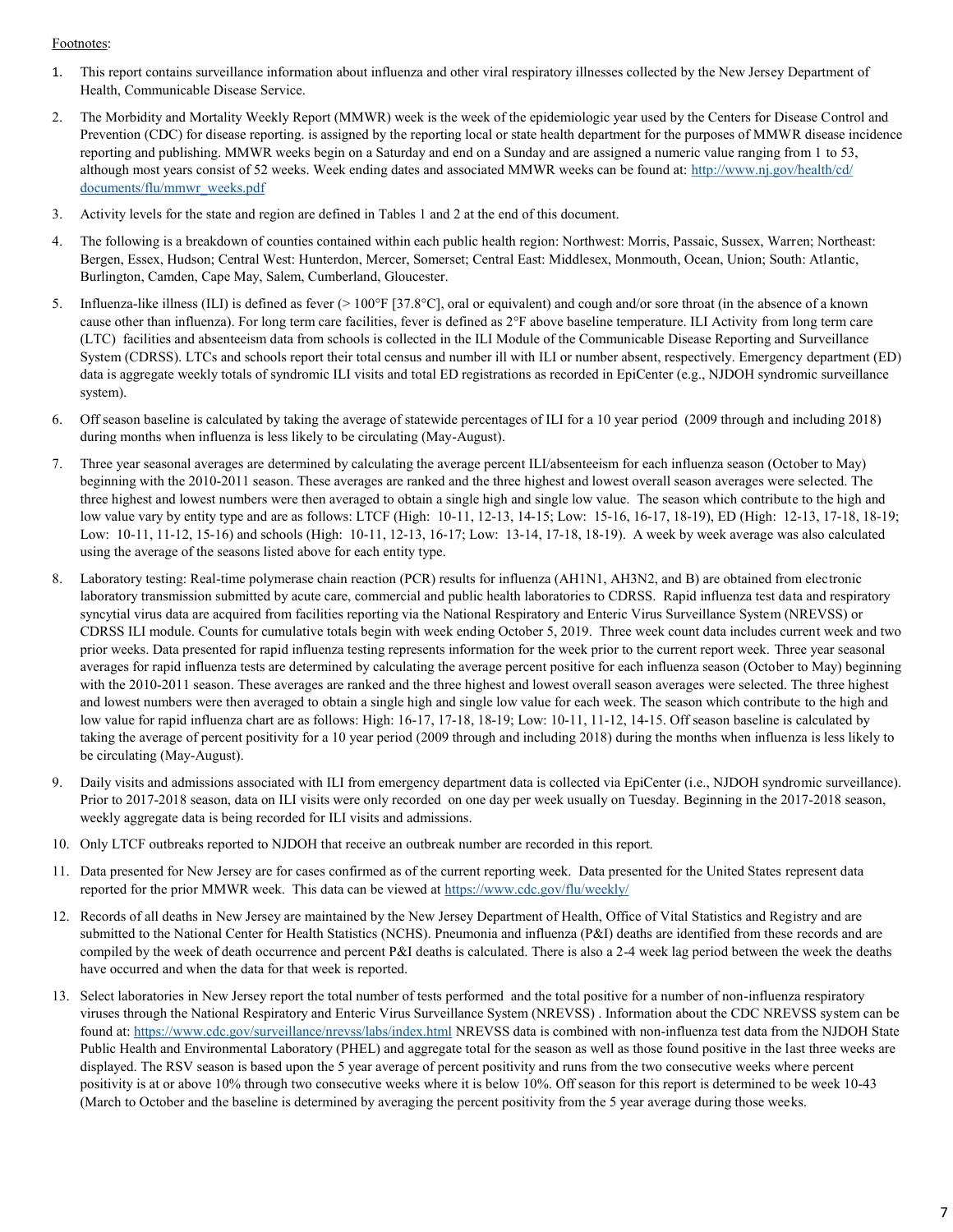|                 |                   | <b>Table 1</b><br><b>Influenza Activity Level-Definitions for State Activity</b>                                                                          |            |                                                                                    |  |  |  |
|-----------------|-------------------|-----------------------------------------------------------------------------------------------------------------------------------------------------------|------------|------------------------------------------------------------------------------------|--|--|--|
| <b>NJ Level</b> | <b>CSTE</b> Level |                                                                                                                                                           | Definition |                                                                                    |  |  |  |
|                 |                   | <b>ILI Activity/Outbreaks</b>                                                                                                                             |            | Lab Activity                                                                       |  |  |  |
|                 | No Activity       | ILI activity at or below baseline<br>AND no detected outbreaks                                                                                            | <b>AND</b> | No lab confirmed cases                                                             |  |  |  |
| Low             | Sporadic          | Low ILI activity detected OR one<br>lab confirmed outbreak anywhere in<br>the state                                                                       | <b>AND</b> | Sporadic isolation of<br>laboratory confirmed<br>influenza                         |  |  |  |
|                 | Local             | Increase in ILI activity OR $\geq$ 2 lab<br>confirmed outbreaks in one public<br>health region (Other regions not<br>experiencing increased ILI activity) |            | Recent (within 3 weeks)<br>laboratory activity in the<br>region with increased ILI |  |  |  |
| <b>Moderate</b> | Regional          | Increase in ILI activity $OR \ge 2$ lab<br>confirmed outbreaks in at least 2<br>public health regions (Other regions<br>not experiencing ILI activity)    | <b>AND</b> | Recent (within 3 weeks)<br>laboratory activity in the<br>region with increased ILI |  |  |  |
| <b>High</b>     | Widespread        | Increase in ILI activity OR two or<br>more lab confirmed outbreaks in $> 2$<br>public health regions                                                      | <b>AND</b> | Recent (within 3 weeks)<br>laboratory activity in the<br>region with increased ILI |  |  |  |

## **Table 2**

### **Influenza Activity Level—Definitions for Public Health Regions**

| <b>NJ Level</b> | Definition                                                                                                                              |            |                                                                                                                                |
|-----------------|-----------------------------------------------------------------------------------------------------------------------------------------|------------|--------------------------------------------------------------------------------------------------------------------------------|
|                 | <b>ILI Activity/Outbreaks</b>                                                                                                           |            | Lab Activity                                                                                                                   |
| Low             | Low ILI activity detected OR one lab confirmed<br>outbreak anywhere in the region                                                       | <b>AND</b> | Sporadic isolation of laboratory<br>confirmed influenza anywhere in the<br>region                                              |
| <b>Moderate</b> | Increased ILI activity in less than half of the<br>counties in the region OR two lab confirmed<br>outbreaks in the public health region | <b>AND</b> | Recent (within 3 weeks) laboratory<br>activity in the same counties of the<br>region with increased ILI                        |
| <b>High</b>     | Increased ILI activity in more than half of the<br>counties in the region $OR \geq 3$ lab confirmed<br>outbreaks in the region          | <b>AND</b> | Recent (within 3 weeks) laboratory<br>activity in more than half of the<br>counties in the region with increased<br><b>ILI</b> |

#### *Notes:*

ILI activity: Systems used to detect increases in ILI activity include: ILINet (i.e., sentinel providers), school absenteeism data, ED ILI visits and admissions collected via EpiCenter, LTCF ILI data, respiratory outbreak data and information on influenza mortality (National Center for Health Statistics).

Lab Activity: NJPHEL and commercial laboratories positive influenza tests identified by PCR and culture will be used as the primary data source for the above levels. However, rapid influenza test data will also be considered when determining the appropriate activity levels.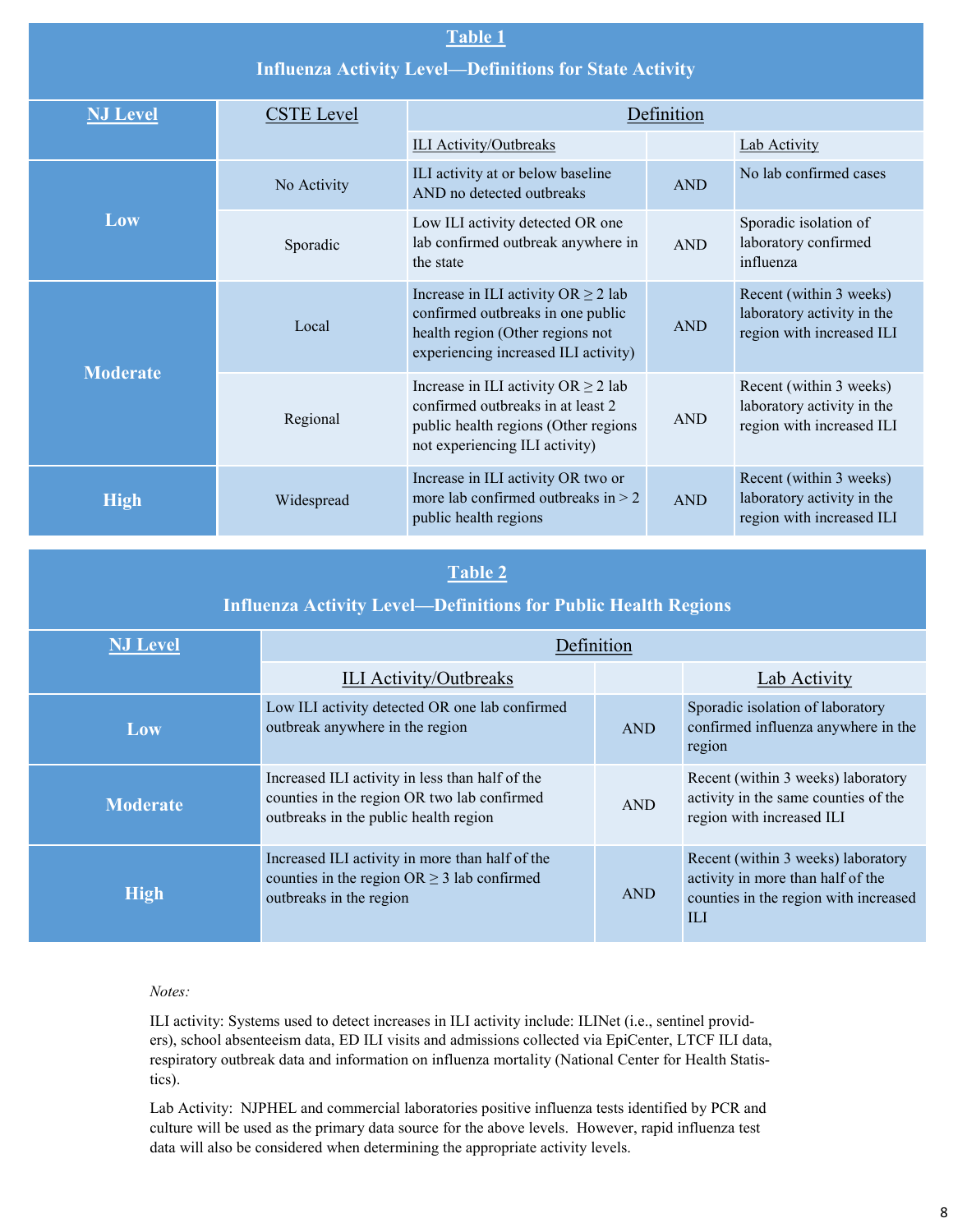## NJ ACTIVE INFLUENZA-LIKE ILLNESS SURVEILLANCE STATISTICSSURVEILLANCE DATE: 12/31/2019





|                                        |                  | Long Term Care     |             |                | Schools            |          |                           | <b>Hospital Emergency Dept</b> |       |
|----------------------------------------|------------------|--------------------|-------------|----------------|--------------------|----------|---------------------------|--------------------------------|-------|
| <b>COUNTY</b>                          | Enrolled<br>#    | # Reports<br>Rec'd | <b>79 %</b> | # Enrolled     | # Reports<br>Rec'd | % Absent | # Enrolled                | # Reports<br>Rec'd             | 1196  |
| December 31, 2019 12:00 AM MMWR WEEK 1 |                  |                    |             |                |                    |          |                           |                                |       |
| <b>ATLANTIC</b>                        | $\overline{1}$   | $\mathbf 0$        | 0.00        | 37             | $\mathbf 0$        | 0.00     | $\overline{\mathcal{L}}$  | $\overline{4}$                 | 4.84  |
| <b>BERGEN</b>                          | 13               |                    | 0.20        | 37             | 0                  | 0.00     | 6                         | 6                              | 7.96  |
| <b>BURLINGTON</b>                      | $\,6\,$          |                    | 0.00        | 103            | $\overline{0}$     | 0.00     | 4                         | $\overline{4}$                 | 5.21  |
| <b>CAMDEN</b>                          |                  | 0                  | 0.00        | 8              | $\boldsymbol{0}$   | 0.00     | 8                         | $\overline{7}$                 | 8.08  |
| <b>CAPE MAY</b>                        | $\sqrt{3}$       | $\mathbf 0$        | 0.00        | 13             | $\mathbf 0$        | 0.00     | $\mathbf{1}$              | $\mathbf{1}$                   | 7.26  |
| <b>CUMBERLAND</b>                      | $\sqrt{5}$       | 4                  | 0.41        | 11             | 0                  | 0.00     | 3                         | 3                              | 4.91  |
| <b>ESSEX</b>                           | $\boldsymbol{9}$ | $\mathbf 0$        | 0.00        | $\overline{4}$ | $\mathbf 0$        | 0.00     | 8                         | $\overline{7}$                 | 10.62 |
| <b>GLOUCESTER</b>                      | 3                | 0                  | 0.00        | 4              | $\pmb{0}$          | 0.00     | $\overline{2}$            | $\overline{2}$                 | 10.85 |
| <b>HUDSON</b>                          | 4                | $\mathbf 0$        | 0.00        | 54             | $\mathbf 0$        | 0.00     | $\,6$                     | $\,6$                          | 7.92  |
| <b>HUNTERDON</b>                       | 4                | 3                  | 1.63        | 11             | $\mathbf 0$        | 0.00     | 1                         | 1                              | 7.30  |
| <b>MERCER</b>                          | $\overline{1}$   | $\mathbf 0$        | 0.00        | 33             | $\mathbf 0$        | 0.00     | 5                         | 4                              | 7.69  |
| <b>MIDDLESEX</b>                       | 15               | 1                  | 1.24        | 22             | $\overline{2}$     | 0.00     | 6                         | 6                              | 7.44  |
| <b>MONMOUTH</b>                        | $6\phantom{1}6$  | $\mathbf 0$        | 0.00        | 67             | $\mathbf 0$        | 0.00     | 5                         | 5                              | 6.35  |
| <b>MORRIS</b>                          | $\mathfrak{3}$   |                    | 1.54        | 11             | 0                  | 0.00     | 4                         | 4                              | 7.28  |
| <b>OCEAN</b>                           | 10               | $\mathbf 0$        | 0.00        | 8              | $\mathbf 0$        | 0.00     | $\overline{\mathcal{L}}$  | $\overline{4}$                 | 5.46  |
| <b>PASSAIC</b>                         | 10               | 0                  | 0.00        | 30             | $\mathbf 0$        | 0.00     | $\ensuremath{\mathsf{3}}$ | 3                              | 10.59 |
| <b>SALEM</b>                           | $\mathbf 0$      | $\pmb{0}$          | 0.00        | 5              | $\mathbf 0$        | 0.00     | $\mathbf{1}$              | $\mathbf{1}$                   | 7.75  |
| <b>SOMERSET</b>                        | $\sqrt{5}$       | 0                  | 0.00        | 22             | 0                  | 0.00     | 1                         | $\mathbf 1$                    | 8.19  |
| <b>SUSSEX</b>                          | $\mathfrak{B}$   | $\mathbf 0$        | 0.00        | 4              | $\mathbf 0$        | 0.00     | $\mathbf 1$               | $\mathbf{1}$                   | 6.94  |
| <b>UNION</b>                           | 3                |                    | 0.00        | 57             | 1                  | 0.00     | $\mathbf 5$               | 5                              | 10.59 |
| <b>WARREN</b>                          | $\,6$            |                    | 2.17        | 17             | $\mathbf{1}$       | 4.56     | $\overline{2}$            | $\overline{2}$                 | 5.09  |
| <b>NW Region</b>                       | $\overline{22}$  | $\overline{2}$     | 1.91        | 62             | $\mathbf{1}$       | 4.56     | 10                        | 10                             | 8.44  |
| <b>NE Region</b>                       | 26               | $\mathbf{1}$       | 0.20        | 95             | $\mathbf 0$        | 0.00     | 20                        | 19                             | 9.13  |
| <b>CW Region</b>                       | 10               | 3                  | 1.63        | 66             | $\pmb{0}$          | 0.00     | $\overline{7}$            | $\,6$                          | 7.75  |
| CE Region                              | 34               | $\overline{2}$     | 0.58        | 154            | 3                  | 0.00     | 20                        | 20                             | 7.45  |
| South Region                           | 19               | 5                  | 0.38        | 181            | $\pmb{0}$          | 0.00     | 23                        | 22                             | 6.87  |
| <b>State Total</b>                     | 111              | 13                 | 0.70        | 558            | $\overline{4}$     | 1.65     | 80                        | 77                             | 7.95  |